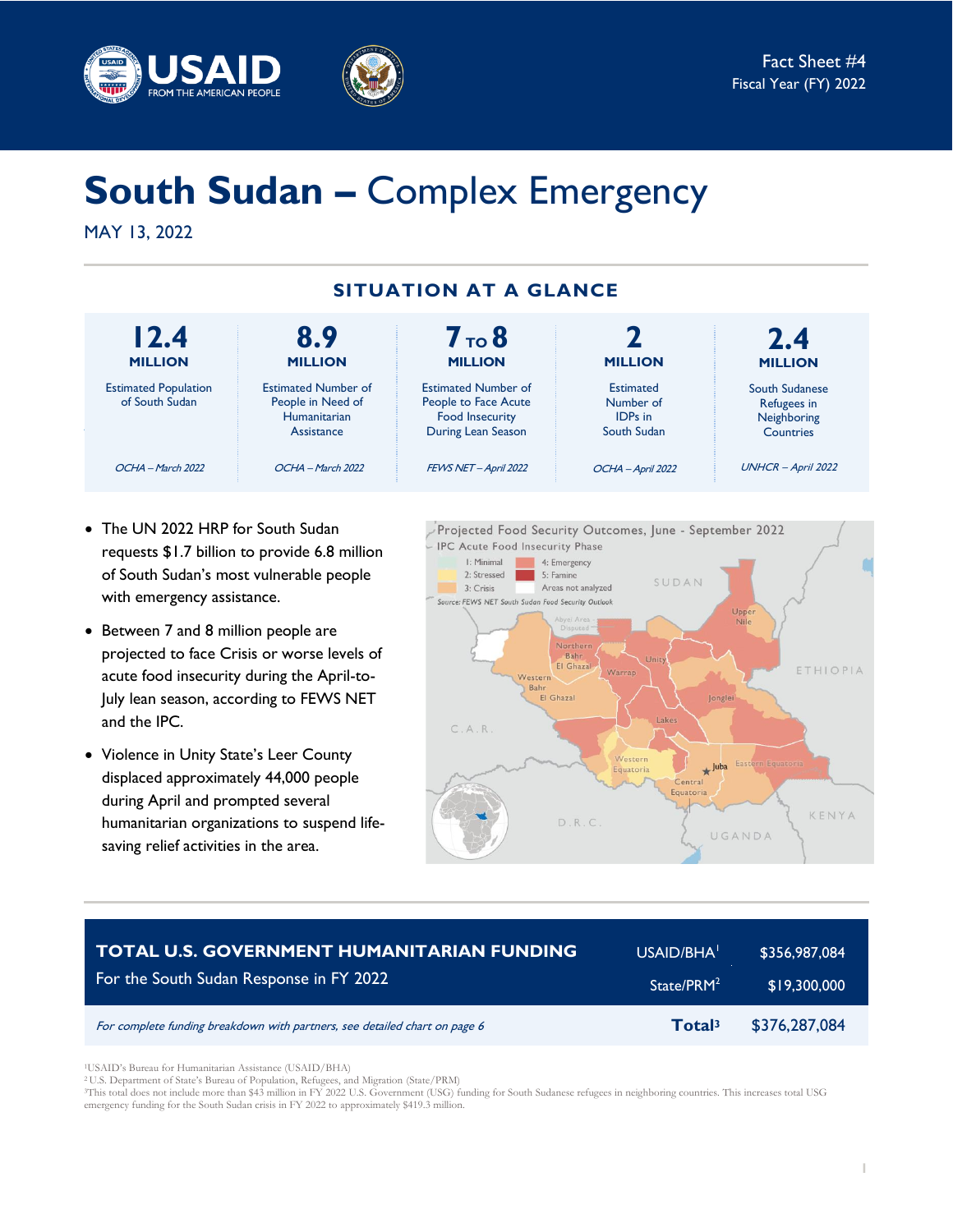# **KEY DEVELOPMENTS**

#### **2022 HRP Aims to Reach 6.8 Million Vulnerable South Sudanese**

The UN released the 2022 Humanitarian Response Plan (HRP) for South Sudan on March 31, requesting \$1.7 billion to meet the emergency needs of approximately 6.8 million of the country's most vulnerable individuals, including elderly populations, internally displaced persons (IDPs), refugees, and women and girls. An estimated 8.9 million people in South Sudan—more than two-thirds of the population—are projected to require humanitarian assistance in 2022, primarily due to the compounding effects of continued conflict and insecurity throughout the country, economic shocks, large-scale flooding and related displacement, and acute food insecurity, the UN reports. The HRP's goal of reaching 6.8 million people with emergency assistance in 2022 represents the largest number of individuals targeted for assistance in South Sudan since the outbreak of civil war in 2013, when the UN aimed to provide humanitarian assistance to 3.3 million conflict-affected people. The 2022 plan prioritizes assistance for conflict- and flood-affected populations in Jonglei and Lakes states, as well as the Greater Pibor Administrative Area (GPAA), where humanitarian needs are the most elevated. The HRP also calls for humanitarian actors to implement durable solutions to build resilience against continued shocks—such as disease outbreaks, economic crises, heavy flooding, and intercommunal conflict—in addition to addressing the immediate needs of crisis-affected populations.

# **7.7 Million People Projected to Face Crisis or Worse Levels of Acute Food Insecurity During Upcoming Lean Season**

An estimated 7.7 million people across South Sudan, more than 60 percent of the population, are projected to face Crisis—IPC 3—or worse levels of acute food insecurity during the April-to-July lean season, according to an IPC report released on April 9.<sup>3</sup> This total includes approximately 2.9 million people projected to face Emergency—IPC 4—conditions across the country and 87,000 projected to experience Catastrophe—IPC 5—outcomes in South Sudan's Jonglei, Lakes, and Unity states and in the GPAA. Furthermore, the analysis projects that individuals in 52 of South Sudan's 78 counties will experience Emergency levels of acute food insecurity, while an additional 23 counties will experience Crisis outcomes during the lean season, representing a significant increase in the scope and severity of food insecurity compared with recent months. The most severe acute food insecurity conditions are present in counties characterized by chronic vulnerabilities, including access constraints, conflict, displacement, natural hazards such as drought and severe flooding, and economic shocks affecting livelihoods.

An April assessment by the Famine Early Warning Systems Network (FEWS NET) projected similar food security outcomes in South Sudan, with between 7 and 8 million people estimated to require emergency food assistance between June and September, primarily due to conflict and insecurity, poor macroeconomic conditions, and recurrent flooding. FEWS NET notes that limited international donor funding and constrained humanitarian access—due largely to escalating conflict and heavy seasonal flooding—have hampered the ability of humanitarians to meet the needs of food-insecure populations. As a result, USAID/BHA partner the UN World Food Program (WFP) plans to prioritize food assistance distributions to the most severely food-insecure regions of South Sudan, including the GPAA and parts of Jonglei, Lakes, Unity, Warrap, and Western Equatoria states.

# **Violence in Unity Displaces 44,000 People, Relief Actors Suspend Activities**

#### Attacks by armed actors in Unity State's Leer County during April displaced approximately 44,000 people

<sup>3</sup> The Integrated Food Security Phase Classification (IPC) is a multi-partner initiative that developed a standardized scale to classify the severity and magnitude of food insecurity. The IPC scale, which is comparable across countries and time, ranges from Minimal—IPC 1—to Famine—IPC 5—for acute food insecurity. A Famine classification applies to a wider geographical location, while the term classification of Catastrophe—also IPC 5—refers to a household. A household in Catastrophe has an extreme lack of food at the household level even with full employment of coping strategies. Famine is determined when more than 20 percent of households in an area are experiencing Catastrophe, when global acute malnutrition levels exceed 30 percent, and when the crude mortality rate exceeds two people per 10,000 persons per day.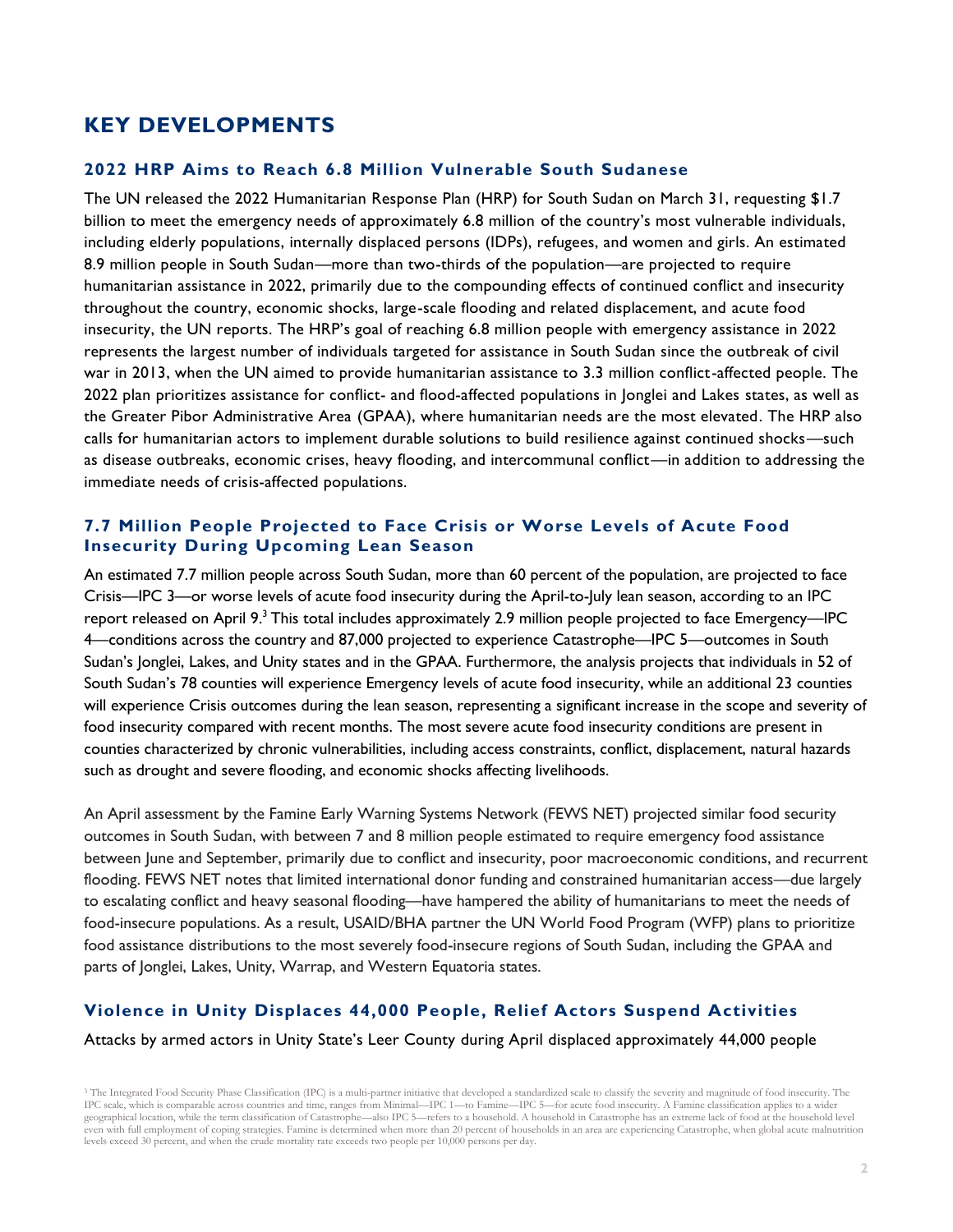between April 8 and 17, amid reports of arson, beheadings, immolations, and widespread use of sexual violence against civilians by the armed attackers, according to the UN Mission in the Republic of South Sudan (UNMISS). Armed actors also reportedly raided thousands of cattle; destroyed houses, markets, and other public infrastructure; and looted and burned humanitarian facilities and warehouses during the attacks.

The outbreak of violence in Leer resulted in the death of a Médecins Sans Frontières (MSF) staff member, who was reportedly shot by armed actors on April 10, according to the non-governmental organization (NGO). In addition, the violence prompted humanitarian actors—including USAID/BHA partner WFP—to evacuate staff from and pause programming in affected regions, exacerbating already elevated levels of acute food insecurity in conflict-affected areas. Food insecurity levels for households in affected areas are projected to deteriorate to Emergency or Catastrophe levels of acute food insecurity due to temporary suspensions to food assistance, according to FEWS NET. In response to deteriorating security conditions, UNMISS deployed additional peacekeepers to Leer in late April in an effort to prevent further violence.

# **Humanitarian Convoys Attacked, Access Constraints Remain in Eastern Regions**

On March 24, unknown armed actors attacked a convoy of 44 commercial trucks carrying WFP food assistance to food-insecure populations in northern Jonglei, resulting in the deaths of three WFP contractors and injuries to one other, the UN agency reported. The fatal attack followed a separate incident on February 28, in which a UN peacekeeper was injured by gunfire during an ambush on a 60-vehicle WFP convoy en route to northern Jonglei. Both attacks prompted WFP and UNMISS to release separate statements condemning the violence, noting that armed attacks against relief actors delivering life-saving assistance have been on the rise in recent months. In total, at least six relief actors have been killed during emergency food assistance deliveries in northern Jonglei since January 2021, according to the UN.

Meanwhile, intercommunal violence throughout Jonglei and the GPAA have presented further obstacles to humanitarian access in the region; as of mid-April, armed youth continued to blockade the main route connecting Jonglei's Bor South County with the GPAA, hampering the delivery of relief commodities to populations facing Emergency levels of acute food insecurity. With USAID/BHA support, WFP continues to negotiate with local leadership to end the blockade, which has limited access to the GPAA since January. Targeted attacks against humanitarian vehicles have also adversely affected relief activities in Eastern Equatoria State, including an April 12 incident in which armed actors attacked a WFP convoy and held four WFP staff at gunpoint demanding food. In response to the attacks, WFP has called on the Government of South Sudan (GoSS) to investigate security incidents against relief workers and ensure the safety and security of humanitarian staff and assets.

# **GoSS Declares First Cholera Outbreak Since 2017**

On May 9, the GoSS Ministry of Health declared a cholera outbreak in Unity's Rubkona County, confirming more than 30 cases and one related death in Rubkona town and Bentiu IDP camp since mid-April. Children ages four years and younger account for nearly 50 percent of documented cases, the GoSS reports. The latest outbreak represents the first confirmed outbreak in South Sudan since 2017, when at least 644 people died as a result of cholera transmission, according to the UN World Health Organization (WHO). Despite a vaccination campaign in January, relief actors reported a rise in acute watery diarrhea cases throughout Rubkona County in recent months. Cholera cases are linked to a lack of water, sanitation, and hygiene (WASH) resources in the overcrowded camps, as well as insufficient sanitation facilities and a lack of access to safe drinking water, relief actors report. An MSF-supported hospital in Bentiu has provided treatment to and subsequently discharged all patients with confirmed cases, while USAID/BHA partners—including the International Organization for Migration (IOM), Mercy Corps, and World Relief—are conducting case management and screening.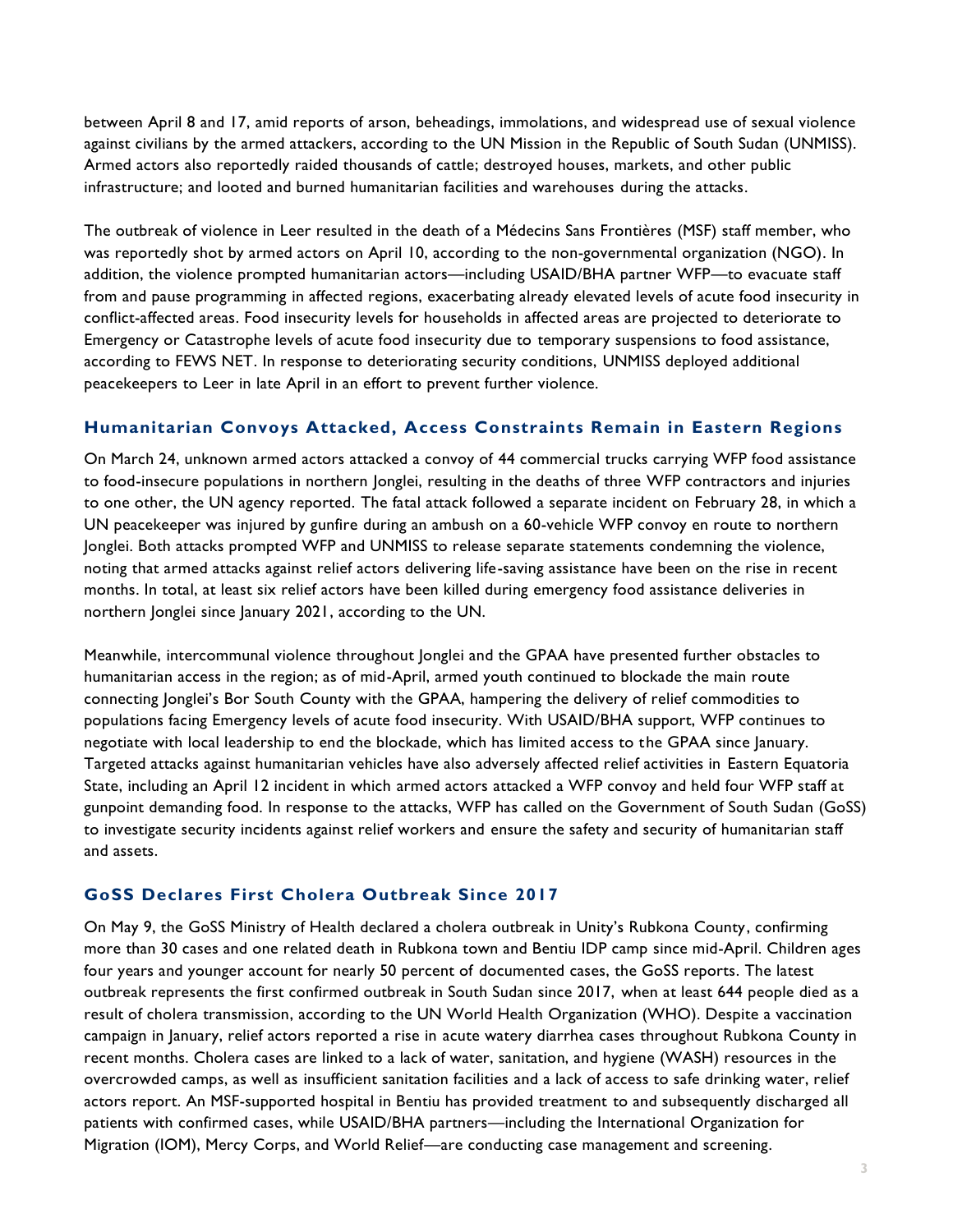#### **KEY FIGURES**



# **U.S. GOVERNMENT RESPONSE**

#### **FOOD SECURITY**

USAID/BHA supports multiple UN agencies and NGOs to bolster food security, livelihood activities, and early recovery efforts in South Sudan. With more than \$285 million in FY 2022 funding, USAID/BHA partners continue to provide emergency food assistance—including U.S. in-kind food aid; regionally and internationally procured commodities; and cash transfers for food—to food-insecure households across South Sudan. In FY 2022, USAID/BHA supports partner WFP to sustain emergency food assistance as food needs increase countrywide. USAID/BHA NGO partners also provide agricultural inputs, fishing kits, and livelihoods training to support vulnerable populations across the country.



In USAID/BHA support for life-saving health care programming in FY 2022

### **HEALTH**

With more than \$9.1 million in FY 2022 funding, USAID/BHA provides health care services in South Sudan through community health facilities and mobile medical units (MMUs). Through MMUs, partners provide a range of primary care and mental health services. South Sudan has the highest rate of maternal mortality in the world, and MMUs provide life-saving maternal and newborn health care services to reduce the prevalence of maternal and infant death. USAID/BHA also supports integrated community case management services in South Sudan, which deliver life-saving curative interventions for common childhood illnesses, particularly where there is limited access to facility-based services. To mitigate the effects of the coronavirus disease (COVID-19) outbreak in South Sudan, USAID/BHA and State/PRM partners continue to strengthen community health coordination and provide training for local healthcare workers in infection prevention and control methods. Additionally, State/PRM supports UNHCR and NGOs to address the health care needs of refugees and other vulnerable populations in South Sudan. Health interventions are integrated with nutrition and WASH services wherever possible to ensure a sustainable system of clinical services and support.



#### **WASH**

In FY 2022, USAID/BHA has provided more than \$4.3 million to partners implementing WASH programs, including activities to provide access to safe drinking water, handwashing facilities, sanitation services, and solid waste disposal. Additional WASH programming includes interventions to help prevent cholera outbreaks among vulnerable populations, as well as mitigate gender-based violence (GBV) risks by providing safe access to latrines, sanitation services, and other WASH assets. Additionally, USAID/BHA continues to support efforts by UN and NGO partners to respond to recent flooding throughout South Sudan by rehabilitating WASH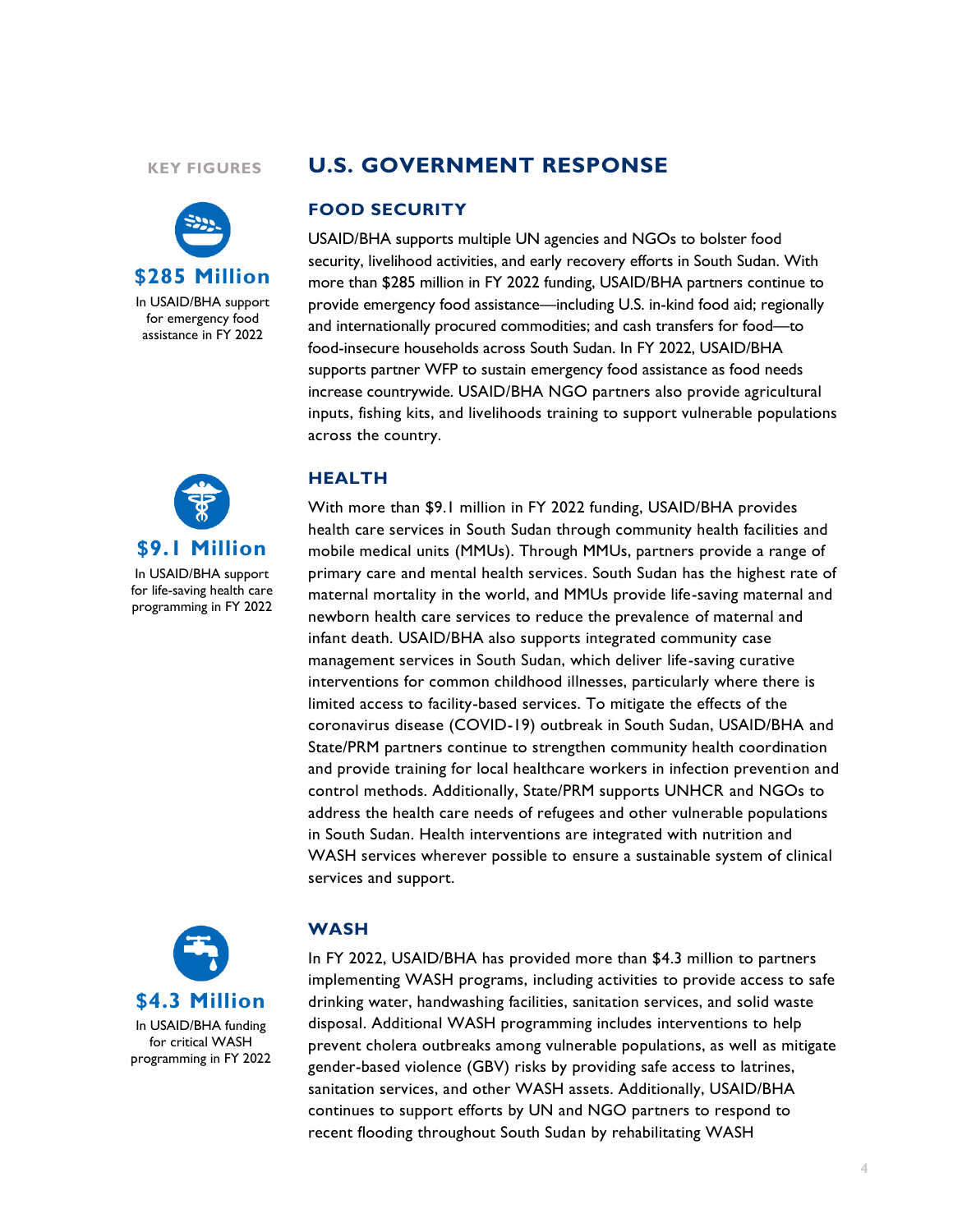infrastructure and providing WASH supplies to flood-affected populations. USAID/BHA also supports hygiene promotion activities through public health campaigns and the distribution of essential supplies, such as buckets, soap, and dignity and hygiene kits.



In dedicated USAID/BHA support for emergency nutrition treatments for children and pregnant and lactating women in FY 2022



In dedicated USAID/BHA support for critical protection interventions in FY 2022



# **NUTRITION**

In FY 2022, USAID/BHA has provided nearly \$50 million to support partners in their efforts to prevent and treat wasting—the deadliest form of malnutrition—across South Sudan. In partnership with NGOs, the UN Children's Fund (UNICEF), and WFP, USAID/BHA nutrition assistance reaches children and pregnant and lactating women countrywide with specialized food products to treat wasting and provide supportive supervision to frontline nutrition staff. Using a community-based approach, USAID/BHA partners promote recommended infant and young child feeding (IYCF) practices through one-on-one counseling and group education to manage acute malnutrition. UNICEF reached nearly 166,000 pregnant women and child caregivers with counseling for IYCF in January 2022 and provided emergency nutrition treatment services to more than 23,000 children experiencing severe acute malnutrition during the same period.

# **PROTECTION**

With \$8.7 million in FY 2022 funding, USAID/BHA supports multi-sector protection interventions that ensure the safety and dignity of vulnerable people in South Sudan. Protection activities include assistance to GBV survivors through case management, mobile emergency response teams, psychosocial support, referrals to health specialists, and assessments to integrate protection into emergency response activities. Additionally, State/PRM partners provide protection services to IDPs, refugees, and conflict-affected communities countrywide, including through GBV prevention and response programs, mental health and psychosocial support activities, family reunification, and legal assistance to facilitate access to identity documentation. USAID/BHA also supports coordination and capacity-building among protection actors in South Sudan.

# **LOGISTICS**

With \$10 million in FY 2022 funding, USAID/BHA provides countrywide support to the humanitarian response through the WFP-managed UN Humanitarian Air Service (UNHAS) and Logistics Cluster, the coordinating body for humanitarian logistics activities, comprising UN agencies, NGOs, and other stakeholders. UNHAS offers air transportation to relief actors throughout the country, while the Logistics Cluster provides coordination and information management services for humanitarian workers, delivery of essential humanitarian relief items, common warehousing of basic relief commodities, and geographical information system mapping. Additionally, USAID/BHA partner IOM supports humanitarian partner responses across South Sudan by procuring, storing, and transporting critical relief supplies,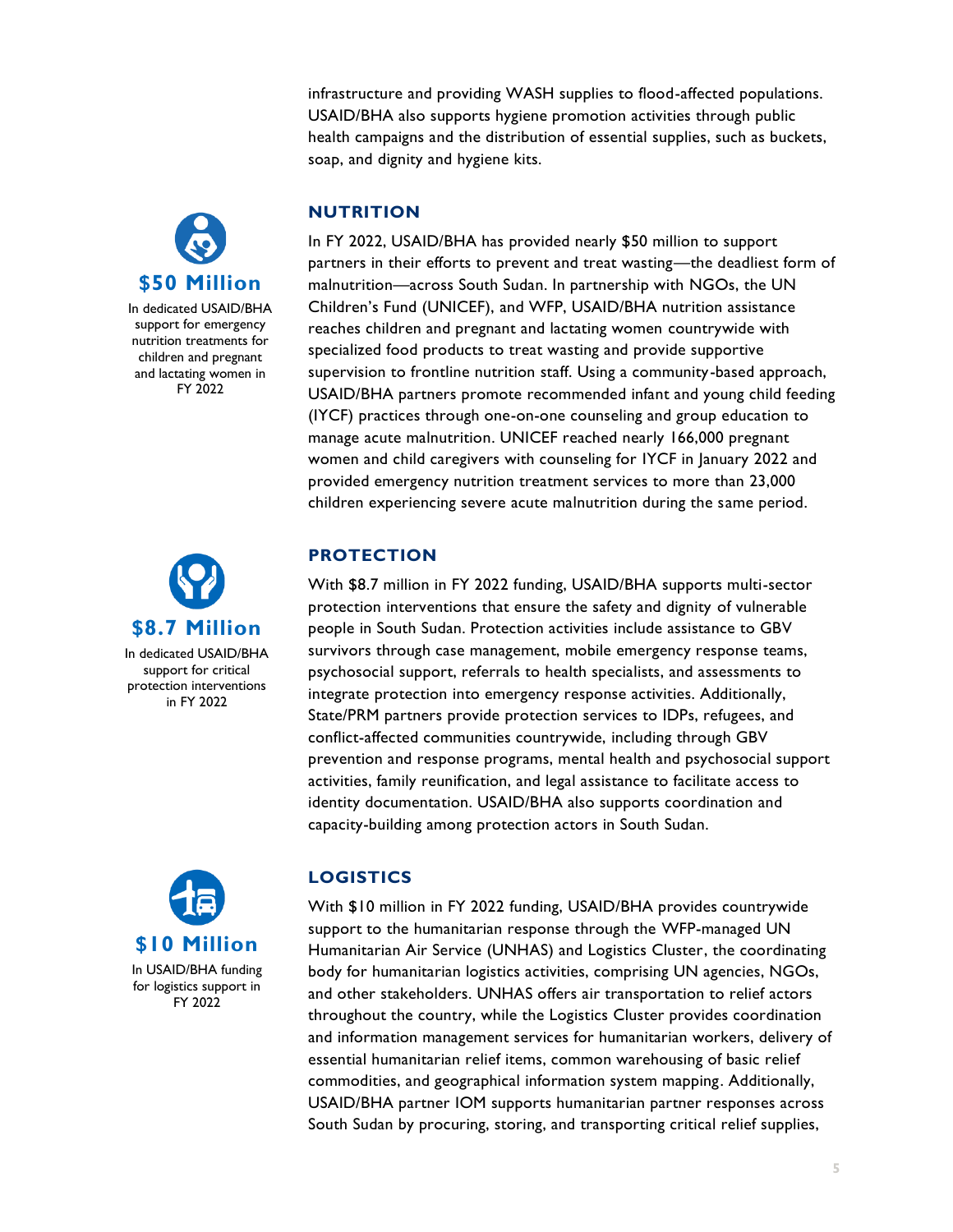## **CONTEXT IN BRIEF**

- The January 2005 signing of the Comprehensive Peace Agreement between the Government of Sudan and the southern-based Sudan People's Liberation Army officially ended more than two decades of north–south conflict during which famine, fighting, and disease killed an estimated 2 million people and displaced at least 4.5 million others within Sudan. In July 2011, South Sudan became an independent state following a referendum earlier in the year.
- On December 15, 2013, clashes erupted between factions within the GoSS in Juba and quickly spread into a protracted national conflict, prompting displacement and humanitarian needs. On December 20, 2013, USAID activated a Disaster Assistance Response Team (DART) to lead the USG response to the crisis in South Sudan and stood up a Washington, D.C.-based Response Management Team (RMT) to support the DART.
- After nearly seven years, USAID transitioned the South Sudan DART and RMT to a normalized response under USAID/BHA on November 6 and November 20, 2020, respectively. USAID/BHA remains committed to maintaining a robust humanitarian response in South Sudan, and USAID/BHA partners continue to carry out life-saving programs to meet the humanitarian needs of the South Sudanese people.
- On October 1, 2021, Chargé d'Affaires, a.i., David Renz redeclared a disaster in South Sudan for FY 2022 due to ongoing conflict and population displacement; severe floods; restricted humanitarian access; and the disruption of cultivation activities, markets, and trade, all of which have significantly exacerbated food insecurity and humanitarian needs.

| <b>IMPLEMENTING PARTNER</b>                   | <b>ACTIVITY</b>                                                                                                                                                                                           | <b>LOCATION</b>                                                                                                                                                 | <b>AMOUNT</b> |  |
|-----------------------------------------------|-----------------------------------------------------------------------------------------------------------------------------------------------------------------------------------------------------------|-----------------------------------------------------------------------------------------------------------------------------------------------------------------|---------------|--|
| <b>USAID/BHA</b>                              |                                                                                                                                                                                                           |                                                                                                                                                                 |               |  |
| <b>Action Against Hunger</b>                  | Agriculture, Health, Humanitarian<br>Coordination, Information Management, and<br>Assessments (HCIMA), Humanitarian Policy,<br>Studies, Analysis, or Applications (HPSAA),<br>Nutrition, Protection, WASH | Northern Bahr el Ghazal                                                                                                                                         | \$4,805,216   |  |
| Alight                                        | Economic Recovery and Market Systems,<br>Protection, Shelter and Settlements, WASH                                                                                                                        | Central Equatoria, Upper Nile                                                                                                                                   | \$2,500,000   |  |
| <b>Catholic Relief Services (CRS)</b>         | Health, Nutrition, WASH                                                                                                                                                                                   | Jonglei                                                                                                                                                         | \$10,085,329  |  |
| UN Food and Agriculture<br>Organization (FAO) | Agriculture                                                                                                                                                                                               | Countrywide                                                                                                                                                     | \$6,000,000   |  |
| <b>International Medical Corps</b><br>(IMC)   | Health, Nutrition, Protection                                                                                                                                                                             | Central Equatoria, Jonglei, Upper Nile                                                                                                                          | \$4,112,670   |  |
| <b>IOM</b>                                    | Agriculture, Health, HCIMA, Nutrition<br>Protection, Shelter and Settlements, WASH                                                                                                                        | Abyei, Central Equatoria, Eastern<br>Equatoria, Jonglei, Northern Bahr el<br>Ghazal, Unity, Upper Nile, Warrap,<br>Western Bahr el Ghazal, Western<br>Equatoria | \$5,500,000   |  |
| <b>Mercy Corps</b>                            | <b>WASH</b>                                                                                                                                                                                               | Unity                                                                                                                                                           | \$135,650     |  |

#### **USG HUMANITARIAN FUNDING FOR THE SOUTH SUDAN RESPONSE IN FY 2022<sup>1</sup>**